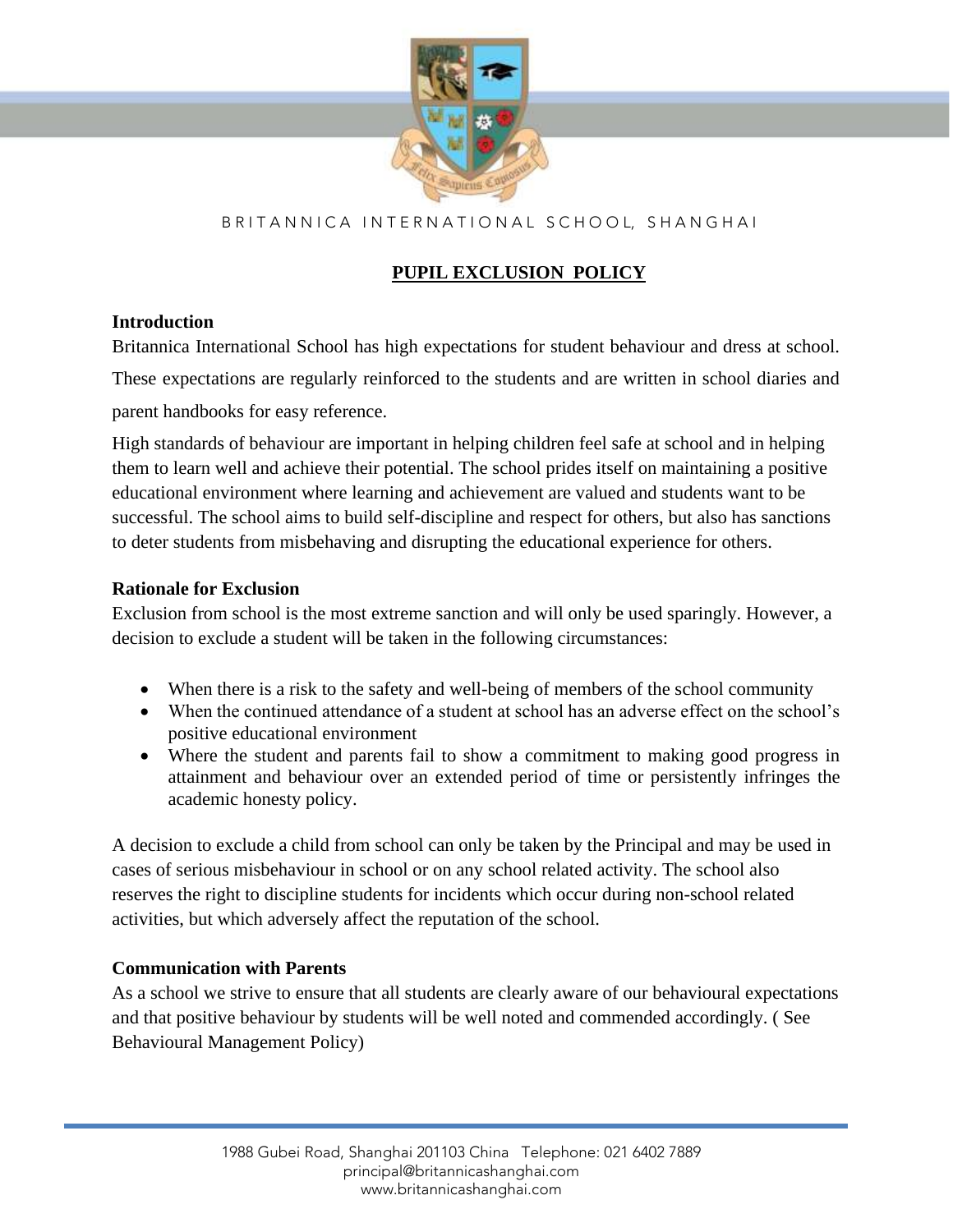Where persistent negative behaviours are demonstrated by a student, the school will ensure that parents are kept clearly informed. In order to try and prevent persistent, low level negative behaviours escalating to the point of exclusion, the school will meet with parents, document and present an account of events and agree actions to be taken by various parties. Minutes of these meetings will be kept on file and shared with parents.

If negative behaviours continue to persist, despite attempts to meet and resolve this, a letter will be sent to parents stating the concerns. Attached to the letter will be a copy of this Exclusion Policy, to warn parents of the procedures and options in place if the school identifies the need.

### **Types of Exclusion**

There are three types of exclusion. In order of severity and seriousness. These are:

*Internal Exclusion* – this means a student will be allowed into school, but will be excluded from normal lessons. The student will work in isolation under the direct supervision of a senior member of staff

*Fixed Term Exclusion* – this means a student is excluded from school for a specified number of days

*Permanent Exclusion* – this means that a student will not be allowed back into school again

### **Reasons for Exclusion**

Exclusion may be used for any of the following, all of which constitute examples of unacceptable behaviour:

- Persistent or cumulative unacceptable behaviour which has previously been reported and for which school sanctions and other interventions have not been successful in modifying
- Persistent or cumulative lack of commitment to making the best of the opportunities to succeed in school which have previously been reported and for which school intervention and support has not been successful in modifying.
- Verbal abuse to any member of the school community
- Physical abuse or threat of physical abuse or attack on any member of the school community
- Bullying including cyber-bullying
- Indecent behaviour
- Damage to property
- Misuse or supplying of illegal drugs or other substances
- Theft
- Sexual abuse or assault
- Carrying an offensive weapon
- Arson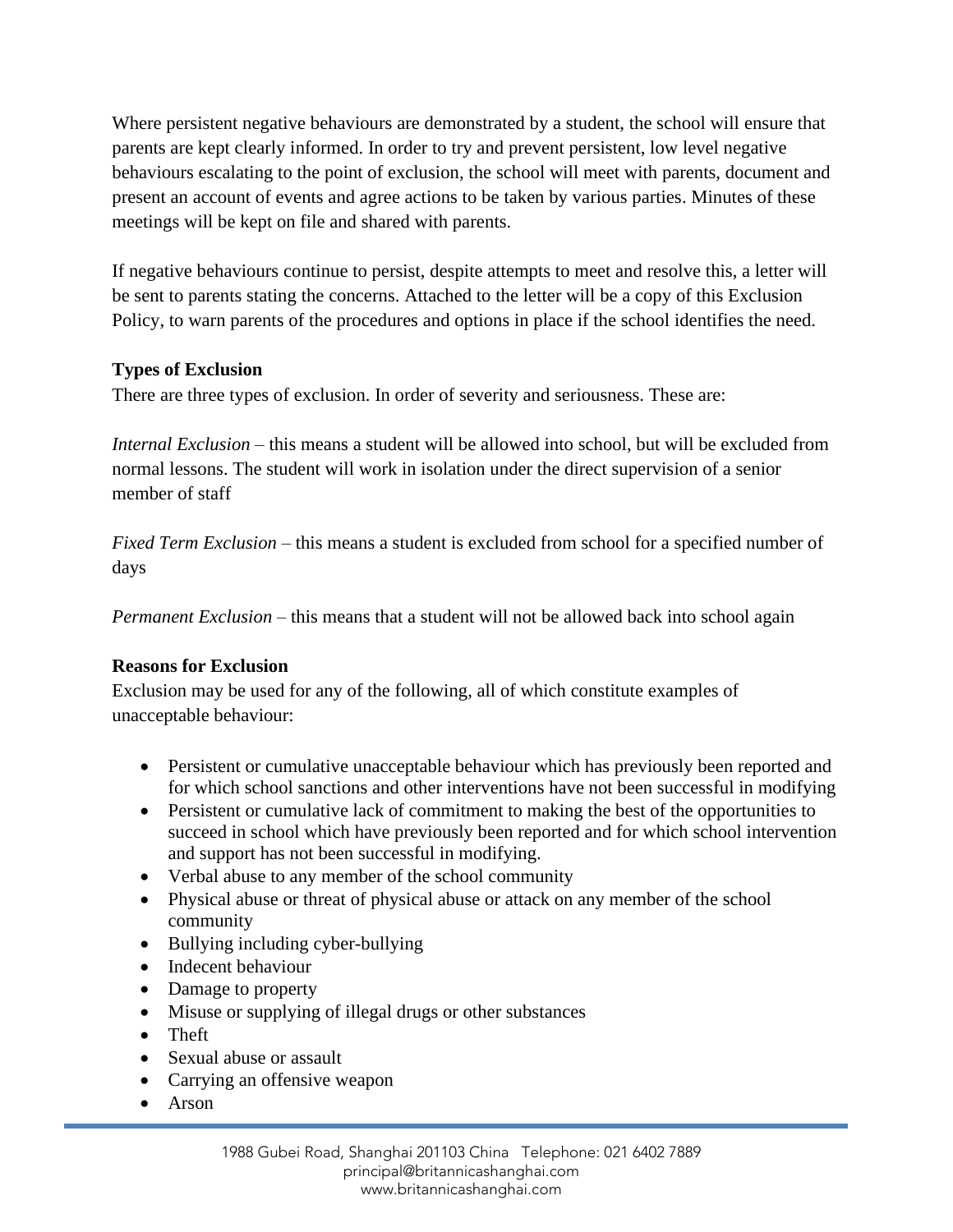This is not an exhaustive list and there may be other situations where the school makes the judgment that exclusion is an appropriate sanction.

#### **Considerations and Procedures for Fixed Term Exclusion**

- Each case will be determined on its merit and the particular circumstances will be carefully investigated and considered. The degree of severity of the offence, the frequency of occurrence and the likelihood of re-occurrence will be taken into account, as will the student's previous record.
- If a student is to be excluded for the first time, the length of the fixed-term exclusion will normally be 1-5 school days. Longer periods may be used for a more serious offence or for a reoccurrence of misbehaviour following an earlier fixed term exclusion.
- Fixed-term exclusion may be used for a single occurrence of serious misconduct or for persistent misbehaviour or lack of effort or commitment, or for serious and persistent infringements of the academic honesty policy.
- When, the Principal, or in the absence of the Principal, another senior member of staff, has decided that there are adequate grounds for excluding a student for a fixed period, the parents will be informed as soon as possible, by telephone if this is available. Every effort should be made for the parent to come into school to discuss the incident and to collect the student. An email will be sent or a letter will be given to parents on the day of the exclusion and copied to Orbital Education. This email or letter will set out:
	- The reasons for the exclusion
	- The length of the exclusion
	- Notification to parents of their responsibility to ensure the child is adequately supervised during school hours
	- Notification that the child is not allowed on or near to school premises
- If a student arrives in school despite this process, the student will be asked to remain out of class and the parents will be contacted immediately to remove the student from school.
- The Principal has discretionary power to determine if it is appropriate for the school to set work for the student during a period of exclusion.
- Before the student returns to school, the Principal or a senior member of staff will normally meet with the parents to discuss the incident and future conduct. The Principal or senior member of staff may decide to impose conditions on the return or to draw up a homeschool contract concerning the student's future conduct.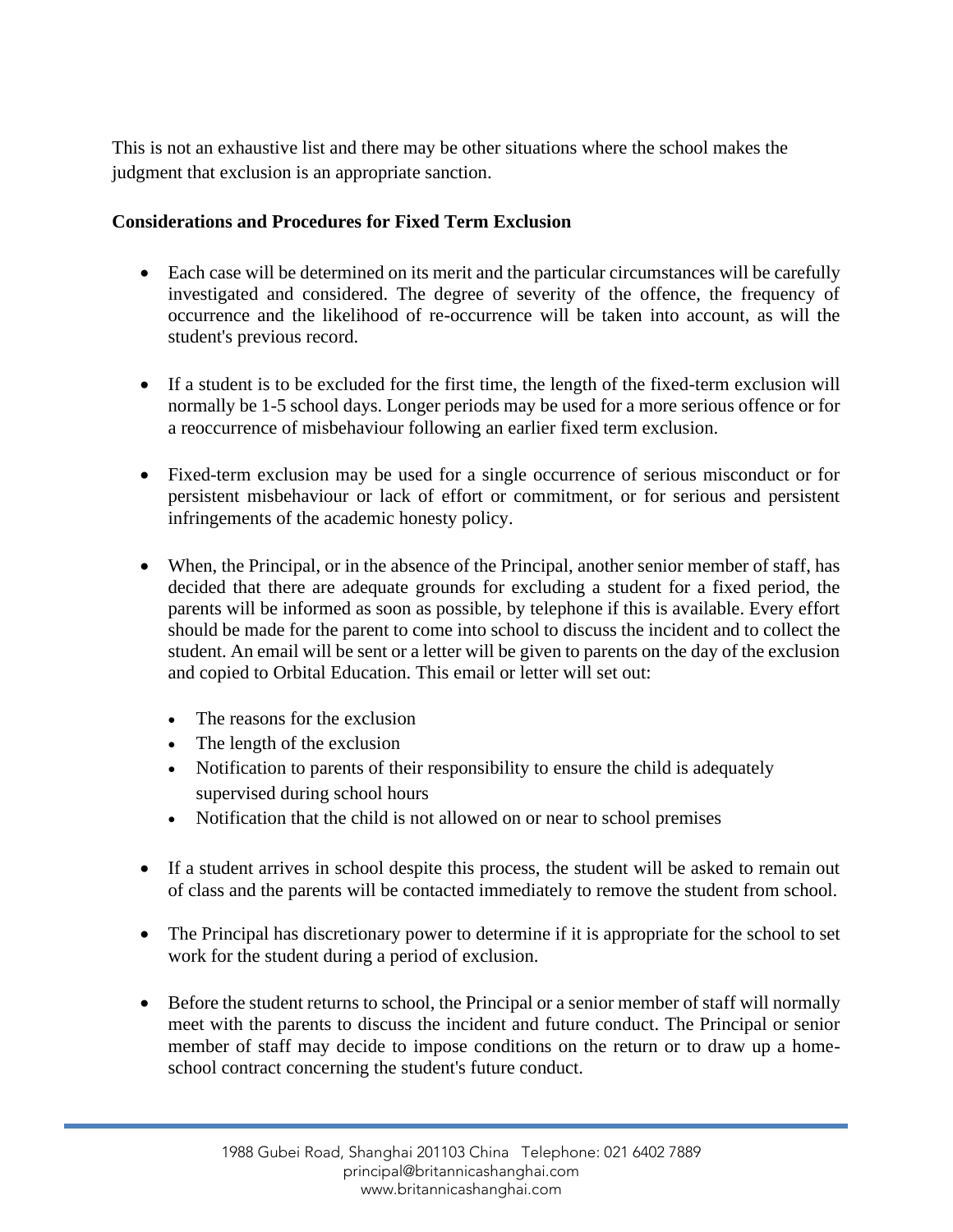#### **Considerations and Procedures for Permanent Exclusion**

- The Principal alone may decide if a student is to be permanently. This will be done in consultation with Orbital Education. If the Principal is temporarily absent from school and an incident occurs in which the appropriate Head of Primary/Secondary feels that permanent exclusion may be the appropriate response, they may exclude the student concerned for a fixed-term long enough to allow the Principal to consider the case on his return. During this time it is advised that they will keep in close communication with the Principal through appropriate means.
- Permanent exclusion is seen as a very serious matter and will only be used as a *last resort*. It is likely to be applied only after all other sanctions, including fixed-term exclusion, have failed to produce the desired response in the student. It may, however, be an appropriate response to a single incident of extreme misconduct, for example, extreme violence towards a fellow student or an assault upon a member of staff.
- Before taking the decision to permanently exclude a student, the Principal must inform Orbital Education of the incidents which have led to permanent exclusion being considered.
- Once a decision has been made, the Principal will inform the parents of a permanent exclusion immediately by letter and, if possible, by telephone. The letter will give parents the opportunity and procedures to appeal formally against the permanent exclusion. The letter will state:
	- That the student has been permanently excluded
	- The reasons for the permanent exclusion
	- That parents have a right of appeal and give details of what should be done and by when
	- That a copy of this Exclusion Policy can be requested
- If requested, the Principal will make arrangements for an appeal committee to meet within fifteen days of the date of the exclusion. The appeal committee will be composed of three members who will hear the case. These will be:

The Head of Primary/Secondary of the school Representative from Orbital Education Representative from another Orbital owned school *[not for policy inclusion but this will probably be using Skype]*

- At least 7 days before the appeal parents should be provided with written copies of the recorded evidence which supports the decision.
- The procedure followed at the hearing will be as informal as possible. It will normally follow the format set out below: